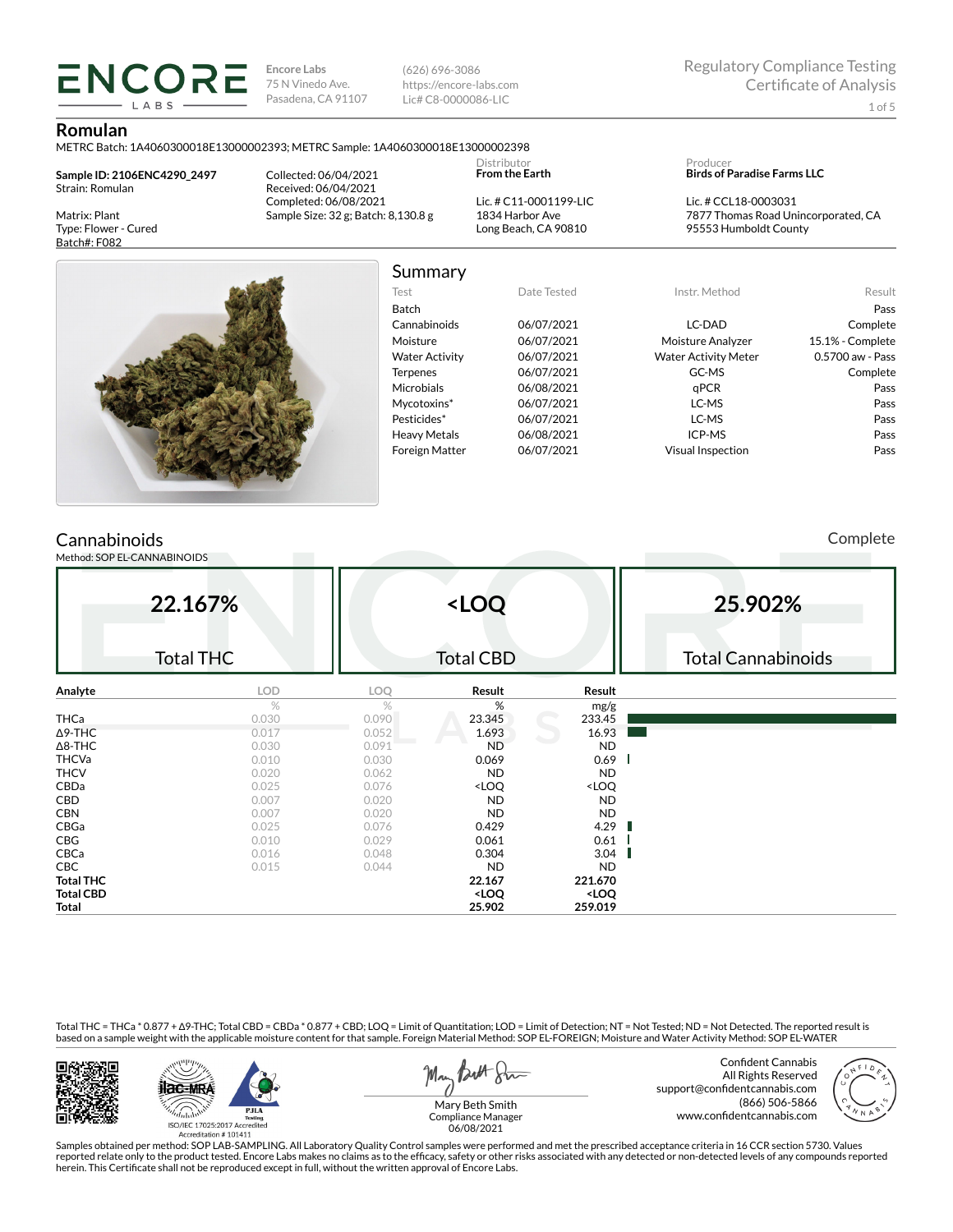(626) 696-3086 https://encore-labs.com Lic# C8-0000086-LIC

## **Romulan**

**ENCORE** LABS

| METRC Batch: 1A4060300018E13000002393: METRC Sample: 1A4060300018E13000002398 |  |
|-------------------------------------------------------------------------------|--|
|-------------------------------------------------------------------------------|--|

| Sample ID: 2106ENC4290_2497<br>Strain: Romulan        | VIETING DAICH. IMPOODOODOLIDE ISOOOODZS75, METING SAHIPIC. IMPOOSOOO IDE ISOOOOO<br>Collected: 06/04/2021<br>Received: 06/04/2021 | Distributor<br><b>From the Earth</b> |                                                                   | Producer<br><b>Birds of Paradise Farms LLC</b> |                                                                                      |
|-------------------------------------------------------|-----------------------------------------------------------------------------------------------------------------------------------|--------------------------------------|-------------------------------------------------------------------|------------------------------------------------|--------------------------------------------------------------------------------------|
| Matrix: Plant<br>Type: Flower - Cured<br>Batch#: F082 | Completed: 06/08/2021<br>Sample Size: 32 g; Batch: 8,130.8 g                                                                      |                                      | Lic. # C11-0001199-LIC<br>1834 Harbor Ave<br>Long Beach, CA 90810 |                                                | Lic. # CCL18-0003031<br>7877 Thomas Road Unincorporated, CA<br>95553 Humboldt County |
| <b>Terpenes</b>                                       |                                                                                                                                   |                                      |                                                                   |                                                |                                                                                      |
| Method: SOP EL-TERPENES                               |                                                                                                                                   |                                      |                                                                   |                                                |                                                                                      |
| Analyte                                               | <b>LOD</b>                                                                                                                        | <b>LOO</b>                           | <b>Result</b>                                                     | <b>Result</b>                                  |                                                                                      |
|                                                       | $\%$                                                                                                                              | $\%$                                 | %                                                                 | mg/g                                           |                                                                                      |
| β-Caryophyllene                                       | 0.003                                                                                                                             | 0.012                                | 1.258                                                             | 12.58                                          |                                                                                      |
| $\alpha$ -Humulene                                    | 0.001                                                                                                                             | 0.012                                | 0.335                                                             | 3.35                                           |                                                                                      |
| δ-Limonene                                            | 0.001                                                                                                                             | 0.012                                | 0.330                                                             | 3.30                                           |                                                                                      |
| $\alpha$ -Bisabolol                                   | 0.004                                                                                                                             | 0.012                                | 0.227                                                             | 2.27                                           |                                                                                      |
| β-Myrcene                                             | 0.003                                                                                                                             | 0.012                                | 0.104                                                             | 1.04                                           |                                                                                      |
| Linalool                                              | 0.002                                                                                                                             | 0.012                                | 0.042                                                             | 0.42                                           |                                                                                      |
| Fenchol*                                              | 0.002                                                                                                                             | 0.012                                | 0.040                                                             | 0.40                                           |                                                                                      |
| $\beta$ -Pinene                                       | 0.002                                                                                                                             | 0.012                                | 0.039                                                             | 0.39                                           |                                                                                      |
| Caryophyllene Oxide*                                  | 0.004                                                                                                                             | 0.012                                | 0.035                                                             | 0.35                                           |                                                                                      |
| $\alpha$ -Pinene                                      | 0.002                                                                                                                             | 0.012                                | 0.030                                                             | 0.30                                           |                                                                                      |
| $\alpha$ -Phellandrene*                               | 0.002                                                                                                                             | 0.012                                | <b>ND</b>                                                         | <b>ND</b>                                      |                                                                                      |
| $\alpha$ -Terpinene                                   | 0.002                                                                                                                             | 0.012                                | <b>ND</b>                                                         | <b>ND</b>                                      |                                                                                      |
| Borneol*                                              | 0.003                                                                                                                             | 0.012                                | <loq< td=""><td><loq< td=""><td></td></loq<></td></loq<>          | <loq< td=""><td></td></loq<>                   |                                                                                      |
| Camphene                                              | 0.001                                                                                                                             | 0.012                                | <loq< td=""><td><loq< td=""><td></td></loq<></td></loq<>          | <loq< td=""><td></td></loq<>                   |                                                                                      |
| Camphor*                                              | 0.002                                                                                                                             | 0.018                                | <b>ND</b>                                                         | <b>ND</b>                                      |                                                                                      |
| cis-Nerolidol                                         | 0.003                                                                                                                             | 0.012                                | <b>ND</b>                                                         | <b>ND</b>                                      |                                                                                      |
| δ-3-Carene                                            | 0.001                                                                                                                             | 0.012                                | <b>ND</b>                                                         | <b>ND</b>                                      |                                                                                      |
| Eucalyptol                                            | 0.002                                                                                                                             | 0.012                                | <b>ND</b>                                                         | <b>ND</b>                                      |                                                                                      |
| Fenchone*                                             | 0.002                                                                                                                             | 0.012                                | <b>ND</b>                                                         | <b>ND</b>                                      |                                                                                      |
| y-Terpinene                                           | 0.002                                                                                                                             | 0.012                                | <b>ND</b>                                                         | <b>ND</b>                                      |                                                                                      |
| Guaiol                                                | 0.003                                                                                                                             | 0.012                                | <b>ND</b>                                                         | <b>ND</b>                                      |                                                                                      |
| Ocimene                                               | 0.003                                                                                                                             | 0.012                                | <b>ND</b>                                                         | <b>ND</b>                                      |                                                                                      |
| p-Cymene*                                             | 0.001                                                                                                                             | 0.012                                | <b>ND</b>                                                         | <b>ND</b>                                      |                                                                                      |
| Terpinolene                                           | 0.003                                                                                                                             | 0.012                                | <loq< td=""><td><loq< td=""><td></td></loq<></td></loq<>          | <loq< td=""><td></td></loq<>                   |                                                                                      |
| trans-Nerolidol                                       | 0.004                                                                                                                             | 0.012                                | <b>ND</b>                                                         | <b>ND</b>                                      |                                                                                      |
| Valencene*                                            | 0.003                                                                                                                             | 0.012                                | <b>ND</b>                                                         | <b>ND</b>                                      |                                                                                      |
| <b>Total</b>                                          |                                                                                                                                   |                                      | 2.441                                                             | 24.41                                          |                                                                                      |

# Primary Aromas



Date Tested: 06/07/2021<br>\*Beyond scope of accreditation. LOQ = Limit of Quantitation; LOD = Limit of Detection; NT = Not Tested; ND = Not Detected. The reported result is based on a sample weight with the applicable moisture content for that sample.



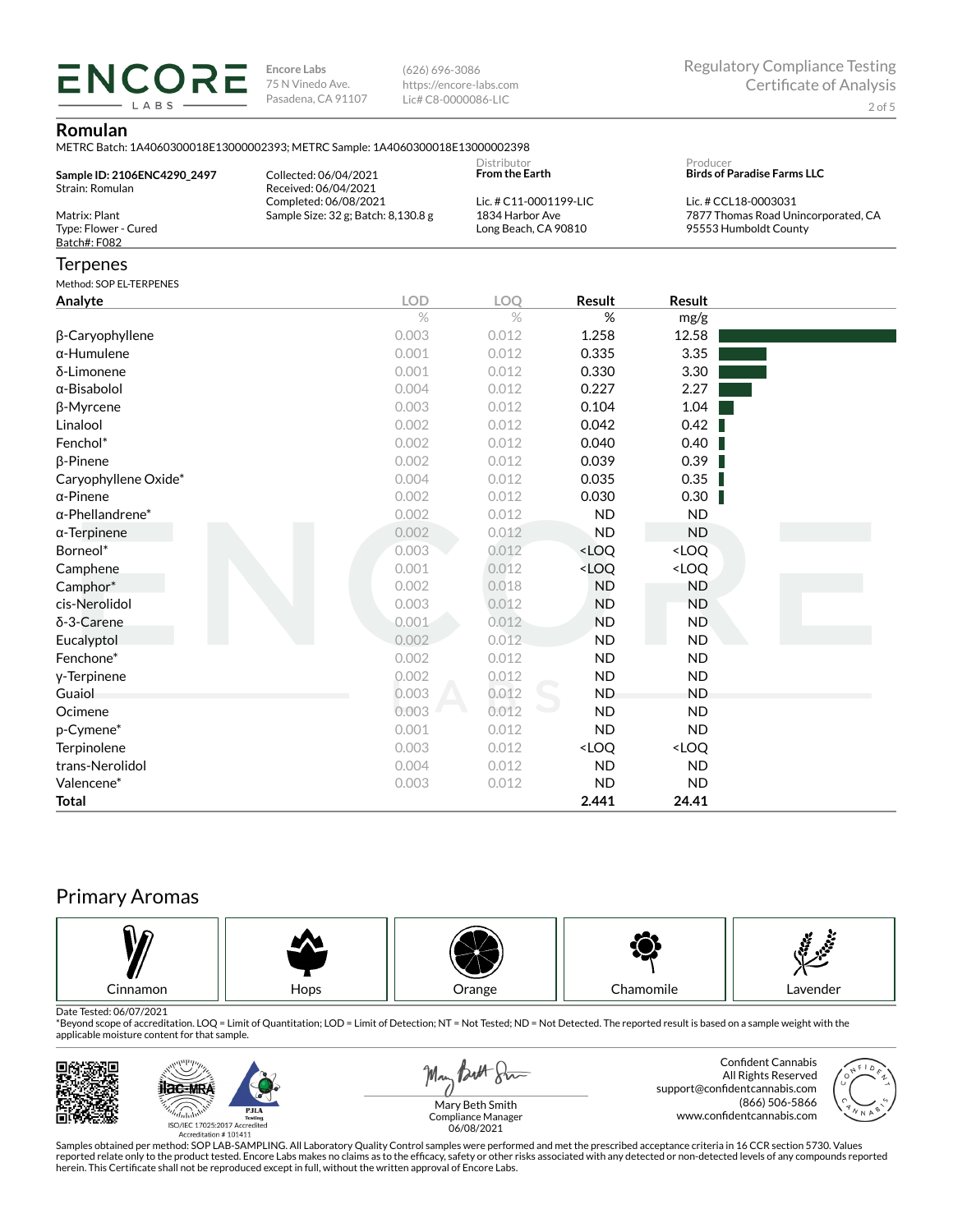(626) 696-3086 https://encore-labs.com Lic# C8-0000086-LIC

#### **Romulan**

METRC Batch: 1A4060300018E13000002393; METRC Sample: 1A4060300018E13000002398

**Sample ID: 2106ENC4290\_2497** Strain: Romulan Matrix: Plant

**ENCOR** LABS

Type: Flower - Cured Batch#: F082

Collected: 06/04/2021 Received: 06/04/2021 Completed: 06/08/2021 Sample Size: 32 g; Batch: 8,130.8 g

Lic. # C11-0001199-LIC 1834 Harbor Ave Long Beach, CA 90810

Distributor **From the Earth**

#### Producer **Birds of Paradise Farms LLC**

Lic. # CCL18-0003031 7877 Thomas Road Unincorporated, CA 95553 Humboldt County

Pass

## Pesticides

Method: SOP EL-PesticidesLCMS LC-MS

| Analyte             | <b>LOD</b> | <b>LOO</b> | Limit          | Result    | <b>Status</b> | Analyte                 | LOD       | LOO       | Limit          | <b>Result</b> | <b>Status</b> |
|---------------------|------------|------------|----------------|-----------|---------------|-------------------------|-----------|-----------|----------------|---------------|---------------|
|                     | $\mu$ g/g  | $\mu$ g/g  | $\mu$ g/g      | µg/g      |               |                         | $\mu$ g/g | $\mu$ g/g | $\mu$ g/g      | $\mu$ g/g     |               |
| Abamectin           | 0.005      | 0.02       | 0.1            | <b>ND</b> | Pass          | Fludioxonil             | 0.01      | 0.05      | 0.1            | <b>ND</b>     | Pass          |
| Acephate            | 0.002      | 0.01       | 0.1            | <b>ND</b> | Pass          | Hexythiazox             | 0.005     | 0.02      | 0.1            | <b>ND</b>     | Pass          |
| Acequinocyl         | 0.01       | 0.02       | 0.1            | <b>ND</b> | Pass          | Imazalil                | 0.05      | 0.1       | 0.05           | <b>ND</b>     | Pass          |
| Acetamiprid         | 0.005      | 0.02       | 0.1            | <b>ND</b> | Pass          | Imidacloprid            | 0.005     | 0.02      | 5              | <b>ND</b>     | Pass          |
| Aldicarb            | 0.05       | 0.1        | 0.05           | <b>ND</b> | Pass          | Kresoxim Methyl         | 0.005     | 0.02      | 0.1            | <b>ND</b>     | Pass          |
| Azoxystrobin        | 0.005      | 0.02       | 0.1            | <b>ND</b> | Pass          | Malathion               | 0.02      | 0.05      | 0.5            | <b>ND</b>     | Pass          |
| <b>Bifenazate</b>   | 0.005      | 0.01       | 0.1            | <b>ND</b> | Pass          | Metalaxyl               | 0.002     | 0.005     | $\overline{2}$ | <b>ND</b>     | Pass          |
| <b>Bifenthrin</b>   | 0.02       | 0.05       | 3              | <b>ND</b> | Pass          | Methiocarb              | 0.05      | 0.1       | 0.05           | <b>ND</b>     | Pass          |
| <b>Boscalid</b>     | 0.02       | 0.05       | 0.1            | <b>ND</b> | Pass          | Methomyl                | 0.01      | 0.02      | 1              | <b>ND</b>     | Pass          |
| Captan              | 0.2        | 0.3        | 0.7            | <b>ND</b> | Pass          | Mevinphos               | 0.02      | 0.05      | 0.02           | <b>ND</b>     | Pass          |
| Carbaryl            | 0.02       | 0.05       | 0.5            | <b>ND</b> | Pass          | Myclobutanil            | 0.005     | 0.01      | 0.1            | <b>ND</b>     | Pass          |
| Carbofuran          | 0.05       | 0.1        | 0.05           | <b>ND</b> | Pass          | Naled                   | 0.01      | 0.02      | 0.1            | <b>ND</b>     | Pass          |
| Chlorantraniliprole | 0.002      | 0.01       | 10             | <b>ND</b> | Pass          | Oxamyl                  | 0.005     | 0.01      | 0.5            | <b>ND</b>     | Pass          |
| Chlordane           | 0.05       | 0.1        | 0.05           | <b>ND</b> | Pass          | Paclobutrazol           | 0.05      | 0.1       | 0.05           | <b>ND</b>     | Pass          |
| Chlorfenapyr        | 0.05       | 0.1        | 0.05           | <b>ND</b> | Pass          | Parathion Methyl        | 0.02      | 0.05      | 0.02           | <b>ND</b>     | Pass          |
| Chlorpyrifos        | 0.05       | 0.1        | 0.05           | <b>ND</b> | Pass          | Pentachloronitrobenzene | 0.02      | 0.05      | 0.1            | <b>ND</b>     | Pass          |
| Clofentezine        | 0.01       | 0.02       | 0.1            | <b>ND</b> | Pass          | Permethrin              | 0.02      | 0.05      | 0.5            | <b>ND</b>     | Pass          |
| Coumaphos           | 0.02       | 0.05       | 0.02           | <b>ND</b> | Pass          | Phosmet                 | 0.01      | 0.02      | 0.1            | <b>ND</b>     | Pass          |
| Cyfluthrin          | 0.05       | 0.1        | $\overline{2}$ | <b>ND</b> | Pass          | Piperonyl Butoxide      | 0.02      | 0.05      | 3              | <b>ND</b>     | Pass          |
| Cypermethrin        | 0.1        | 0.2        | 1              | <b>ND</b> | Pass          | Prallethrin             | 0.005     | 0.02      | 0.1            | <b>ND</b>     | Pass          |
| Daminozide          | 0.02       | 0.05       | 0.02           | <b>ND</b> | Pass          | Propiconazole           | 0.005     | 0.01      | 0.1            | <b>ND</b>     | Pass          |
| Diazinon            | 0.002      | 0.01       | 0.1            | <b>ND</b> | Pass          | Propoxur                | 0.05      | 0.1       | 0.05           | <b>ND</b>     | Pass          |
| <b>Dichlorvos</b>   | 0.02       | 0.05       | 0.02           | <b>ND</b> | Pass          | Pyrethrins              | 0.02      | 0.05      | 0.5            | <b>ND</b>     | Pass          |
| Dimethoate          | 0.02       | 0.05       | 0.02           | <b>ND</b> | Pass          | Pyridaben               | 0.005     | 0.01      | 0.1            | <b>ND</b>     | Pass          |
| Dimethomorph        | 0.005      | 0.02       | $\overline{2}$ | <b>ND</b> | Pass          | Spinetoram              | 0.005     | 0.01      | 0.1            | <b>ND</b>     | Pass          |
| Ethoprophos         | 0.05       | 0.1        | 0.05           | <b>ND</b> | Pass          | Spinosad                | 0.005     | 0.01      | 0.1            | <b>ND</b>     | Pass          |
| Etofenprox          | 0.05       | 0.1        | 0.05           | <b>ND</b> | Pass          | Spiromesifen            | 0.01      | 0.02      | 0.1            | <b>ND</b>     | Pass          |
| Etoxazole           | 0.005      | 0.02       | 0.1            | <b>ND</b> | Pass          | Spirotetramat           | 0.005     | 0.01      | 0.1            | <b>ND</b>     | Pass          |
| Fenhexamid          | 0.005      | 0.02       | 0.1            | <b>ND</b> | Pass          | Spiroxamine             | 0.05      | 0.1       | 0.05           | <b>ND</b>     | Pass          |
| Fenoxycarb          | 0.05       | 0.1        | 0.05           | <b>ND</b> | Pass          | Tebuconazole            | 0.005     | 0.01      | 0.1            | <b>ND</b>     | Pass          |
| Fenpyroximate       | 0.005      | 0.02       | 0.1            | <b>ND</b> | Pass          | Thiacloprid             | 0.02      | 0.05      | 0.02           | <b>ND</b>     | Pass          |
| Fipronil            | 0.05       | 0.1        | 0.05           | <b>ND</b> | Pass          | Thiamethoxam            | 0.005     | 0.01      | 5              | <b>ND</b>     | Pass          |
| Flonicamid          | 0.01       | 0.02       | 0.1            | <b>ND</b> | Pass          | Trifloxystrobin         | 0.005     | 0.01      | 0.1            | <b>ND</b>     | Pass          |

LOQ = Limit of Quantitation; LOD = Limit of Detection; NT = Not Tested; ND = Not Detected.





May Butt Sin

Confident Cannabis All Rights Reserved support@confidentcannabis.com (866) 506-5866 www.confidentcannabis.com



Mary Beth Smith Compliance Manager 06/08/2021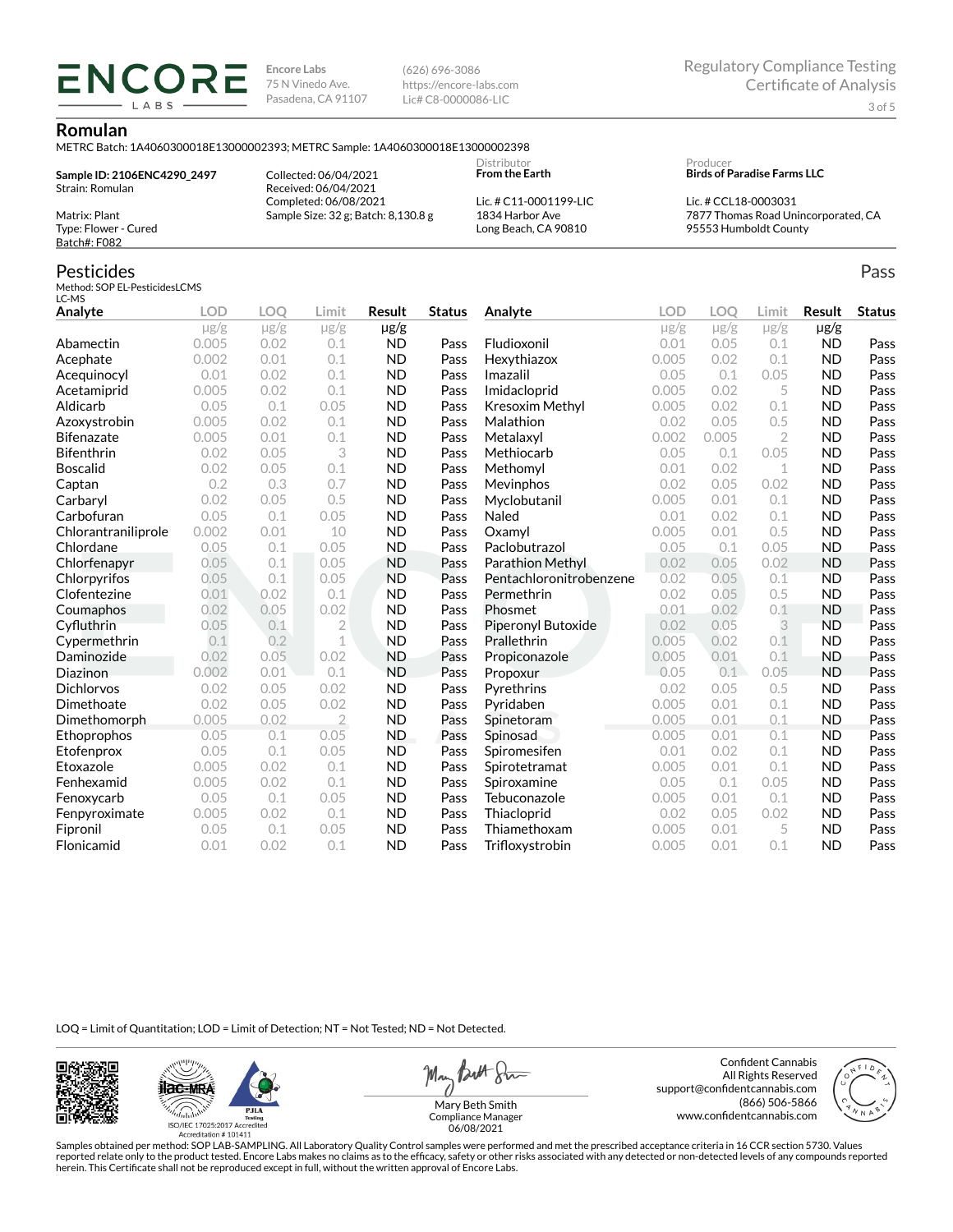(626) 696-3086 https://encore-labs.com Lic# C8-0000086-LIC

### **Romulan**

**ENCORE** LABS

METRC Batch: 1A4060300018E13000002393; METRC Sample: 1A4060300018E13000002398

| Sample ID: 2106ENC4290 2497<br>Strain: Romulan        | Collected: 06/04/2021<br>Received: 06/04/2021                | Distributor<br><b>From the Earth</b>                              |       | Producer<br><b>Birds of Paradise Farms LLC</b>                                       |               |
|-------------------------------------------------------|--------------------------------------------------------------|-------------------------------------------------------------------|-------|--------------------------------------------------------------------------------------|---------------|
| Matrix: Plant<br>Type: Flower - Cured<br>Batch#: F082 | Completed: 06/08/2021<br>Sample Size: 32 g; Batch: 8,130.8 g | Lic. # C11-0001199-LIC<br>1834 Harbor Ave<br>Long Beach, CA 90810 |       | Lic. # CCL18-0003031<br>7877 Thomas Road Unincorporated, CA<br>95553 Humboldt County |               |
| Mycotoxins<br>Method: SOP EL-PesticidesLCMS<br>LC-MS  |                                                              |                                                                   |       |                                                                                      | Pass          |
| Analyte                                               | <b>LOD</b>                                                   | LOO                                                               | Limit | Result                                                                               | <b>Status</b> |
| <b>B1</b>                                             | µg/kg                                                        | µg/kg<br>4                                                        | µg/kg | µg/kg<br><b>ND</b>                                                                   | Tested        |
| <b>B2</b><br>- -                                      |                                                              | 4                                                                 |       | <b>ND</b><br>$\ddotsc$                                                               | Tested        |

| D4                      | - | - |    | שצו       | resteu |
|-------------------------|---|---|----|-----------|--------|
| G <sub>1</sub>          | - |   |    | <b>ND</b> | Tested |
| G <sub>2</sub>          | - |   |    | <b>ND</b> | Tested |
| Ochratoxin A            |   | - | エヒ | ΝD        | Pass   |
| <b>Total Aflatoxins</b> |   |   |    | ND        | Pass   |



Date Tested: 06/07/2021 LOQ = Limit of Quantitation; LOD = Limit of Detection; NT = Not Tested; ND = Not Detected.







Confident Cannabis All Rights Reserved support@confidentcannabis.com (866) 506-5866 www.confidentcannabis.com



Compliance Manager 06/08/2021